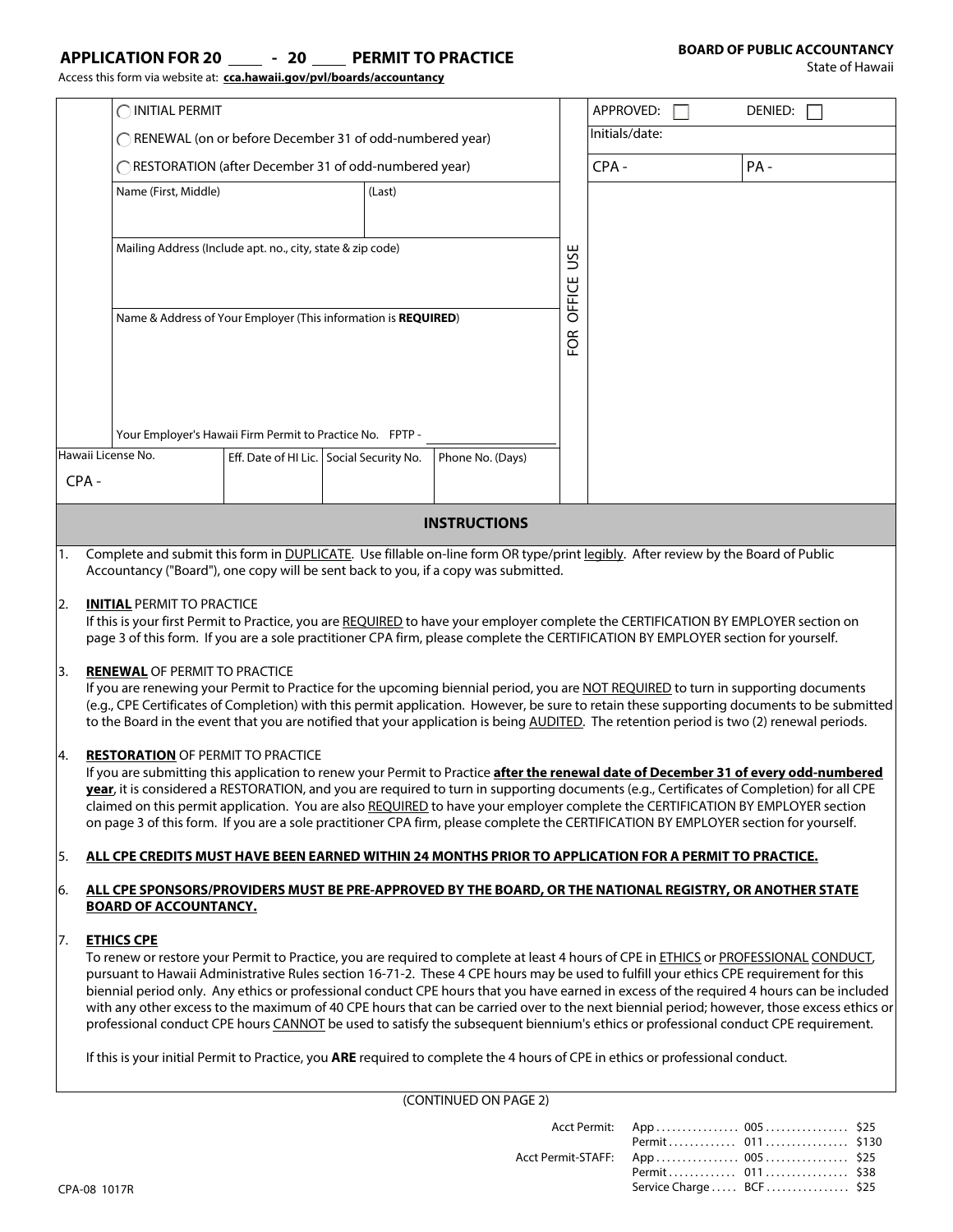|     | <b>INSTRUCTIONS (cont'd)</b>                                                                                                                                                                                                                                                                                                                                                                 |  |  |  |  |  |
|-----|----------------------------------------------------------------------------------------------------------------------------------------------------------------------------------------------------------------------------------------------------------------------------------------------------------------------------------------------------------------------------------------------|--|--|--|--|--|
| 18. | If you are completing this application as a <b>sole practitioner/sole proprietor, partner</b> , or <b>principal</b> of a public accounting firm, your<br>CPA/PA firm must have a Firm Permit to Practice, in addition to your CPA license and individual Permit to Practice. The application for a<br>Firm Permit to Practice is available online at: cca.hawaii.gov/pvl/boards/accountancy. |  |  |  |  |  |
| 19. | Please refer to Hawaii Revised Statutes chapter 466 and Hawaii Administrative Rules chapter 16-71 for additional information.                                                                                                                                                                                                                                                                |  |  |  |  |  |
|     | 10. FEES (see "Fees Section")<br>Make your check payable to: COMMERCE AND CONSUMER AFFAIRS. (check must be in U.S. dollars and be from a U.S. financial institution.)<br>A \$25 service charge will be assessed for each payment that is dishonored for any reason.                                                                                                                          |  |  |  |  |  |
|     | 11. Mail all items to:<br><b>Board of Public Accountancy</b><br>DCCA, PVL Licensing Branch<br>P.O. Box 3469<br>Honolulu, HI 96801                                                                                                                                                                                                                                                            |  |  |  |  |  |
|     | 12. Incomplete and/or irregular applications will not be accepted.                                                                                                                                                                                                                                                                                                                           |  |  |  |  |  |
|     | 13. If an agency or individual is assisting you with the licensure process, we will not be able to release any information to them unless you<br>provide us with authorization. If you wish to do so, please complete the portion on "Release of Information to Third Party", sign, and<br>date it.                                                                                          |  |  |  |  |  |
|     |                                                                                                                                                                                                                                                                                                                                                                                              |  |  |  |  |  |
|     | <b>PERMIT TO PRACTICE</b>                                                                                                                                                                                                                                                                                                                                                                    |  |  |  |  |  |

| Answer only if you held a Permit to Practice during the immediately-preceding biennium:                                                                                              | - IYes | INo |
|--------------------------------------------------------------------------------------------------------------------------------------------------------------------------------------|--------|-----|
| If "YES", what was the effective date of the permit?                                                                                                                                 |        |     |
| COMPLETE the "CPE Computation Work Sheet for Permit to Practice".<br>UPON COMPLETION of the "CPE Computation Work Sheet for Permit to Practice", return here and complete this page. |        |     |
| CPE hrs.                                                                                                                                                                             |        |     |

| <b>FEES</b>                                                                                                            |  |  |  |  |
|------------------------------------------------------------------------------------------------------------------------|--|--|--|--|
| Check one:                                                                                                             |  |  |  |  |
| Accept this application for a "Permit to Practice" as a:                                                               |  |  |  |  |
|                                                                                                                        |  |  |  |  |
|                                                                                                                        |  |  |  |  |
|                                                                                                                        |  |  |  |  |
|                                                                                                                        |  |  |  |  |
| (Non-refundable Application fee-\$25, Permit to Practice fee (Staff)-\$38 or<br>Permit to Practice fee (Others)-\$130) |  |  |  |  |

Pursuant to Hawaii Revised Statutes section 466-7, if you are a **sole practitioner/sole proprietor**, **partner**, or **principal** of a public accounting firm, your CPA firm must also obtain a Firm Permit to Practice, in addition to this individual Permit to Practice. A **sole practitioner/sole proprietor** is considered to be a CPA firm. Forms and instructions are available at: **cca.hawaii.gov/pvl/boards/ accountancy**. \*

(CONTINUED ON PAGE 3)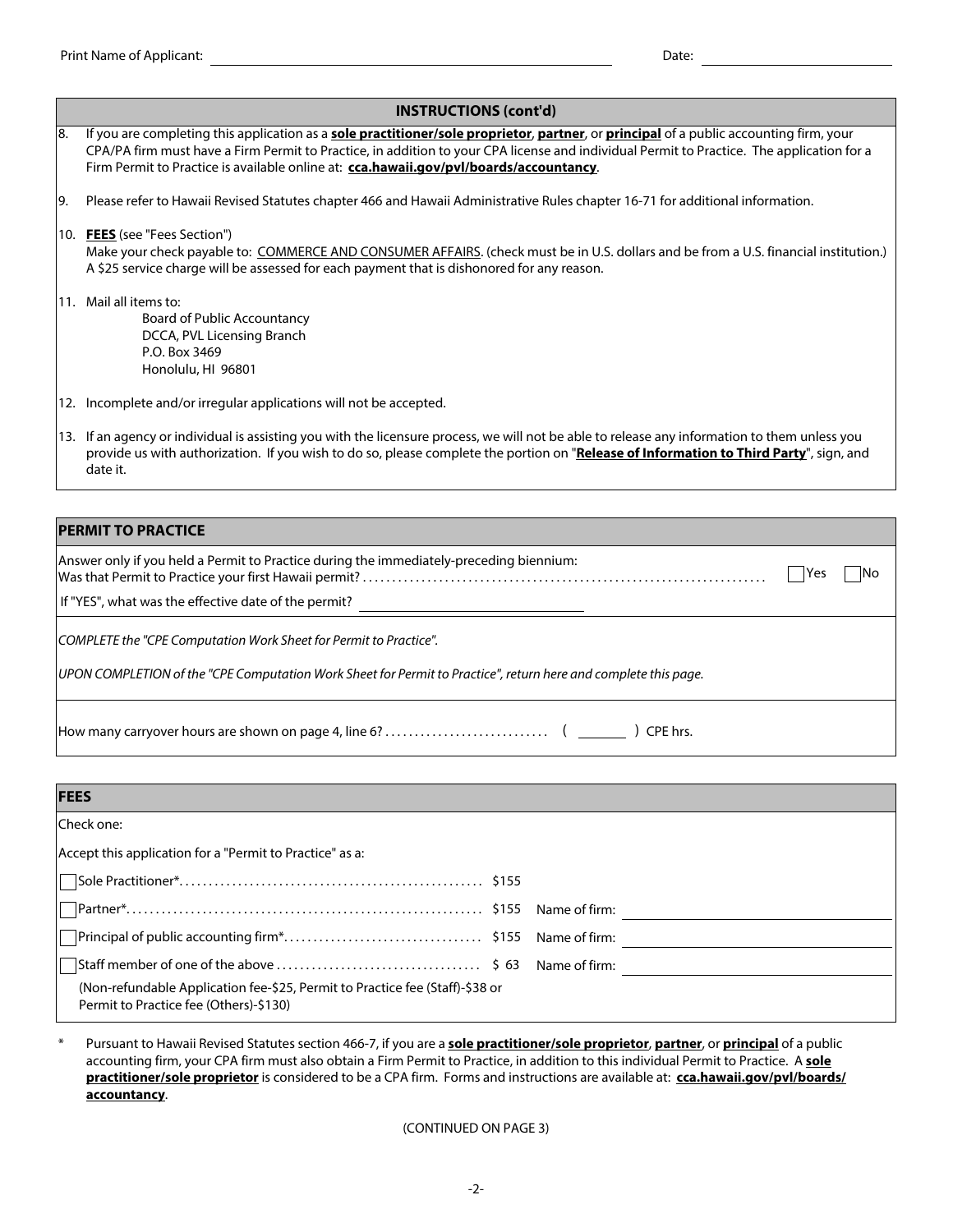## CERTIFICATION BY APPLICANT:

I HEREBY CERTIFY under penalty of perjury that the statements, answers, and representations made in this application are true and correct. I FURTHER CERTIFY that, by submitting the CPE information on this application, I am attesting that it is true and correct, and that I have earned a minimum of 4 CPE hours in ethics of professional conduct, as part of the required number of CPE hours I need to obtain, renew, or restore this Permit to Practice. I understand that any misrepresentation is grounds for denial, refusal to renew, revocation, and/or other disciplinary sanctions, and is a misdemeanor (Hawaii Revised Statutes ("HRS") sections 436B-19, 466-9, and 710-1017). I FURTHER CERTIFY that I have read and will abide by the provisions of HRS chapters 436B and 466, and Hawaii Administrative Rules chapter 16-71.

Signature Date Date Date of the Signature Date Date Date Date Date Date

#### **Release of Information to Third Party:**

To assist me in the licensing process, I hereby authorize DCCA's staff to release any and all information regarding my application (including, but not limited to application status) to the following third party:

Print name of Individual who is assisting you:

Name of Organization:

Signature **Date** 

This section must be completed **ONLY** for **INITIAL** or **RESTORATION** of Permit to Practice.

## **CERTIFICATION BY EMPLOYER:**

**I HEREBY CERTIFY that I am authorized to complete and sign this certification on behalf of the CPA firm that is / will be employing the above named applicant.**

**I FURTHER CERTIFY that the above named applicant is / will be employed by:**

| Name of CPA Firm on file with the Board of Public Accountancy (PRINT) |         |  |  |  |  |  |
|-----------------------------------------------------------------------|---------|--|--|--|--|--|
| Firm Permit to Practice Number of CPA Firm FPTP -                     | , as a: |  |  |  |  |  |
| <b>Sole Practitioner</b>                                              |         |  |  |  |  |  |
| Partner                                                               |         |  |  |  |  |  |
| <b>Principal/Other</b>                                                |         |  |  |  |  |  |
| <b>Staff Member</b>                                                   |         |  |  |  |  |  |

Print Your Name Your Title

,

## **CPA -**

Your CPA License Number

Date

Your Signature

(CONTINUED ON PAGE 4)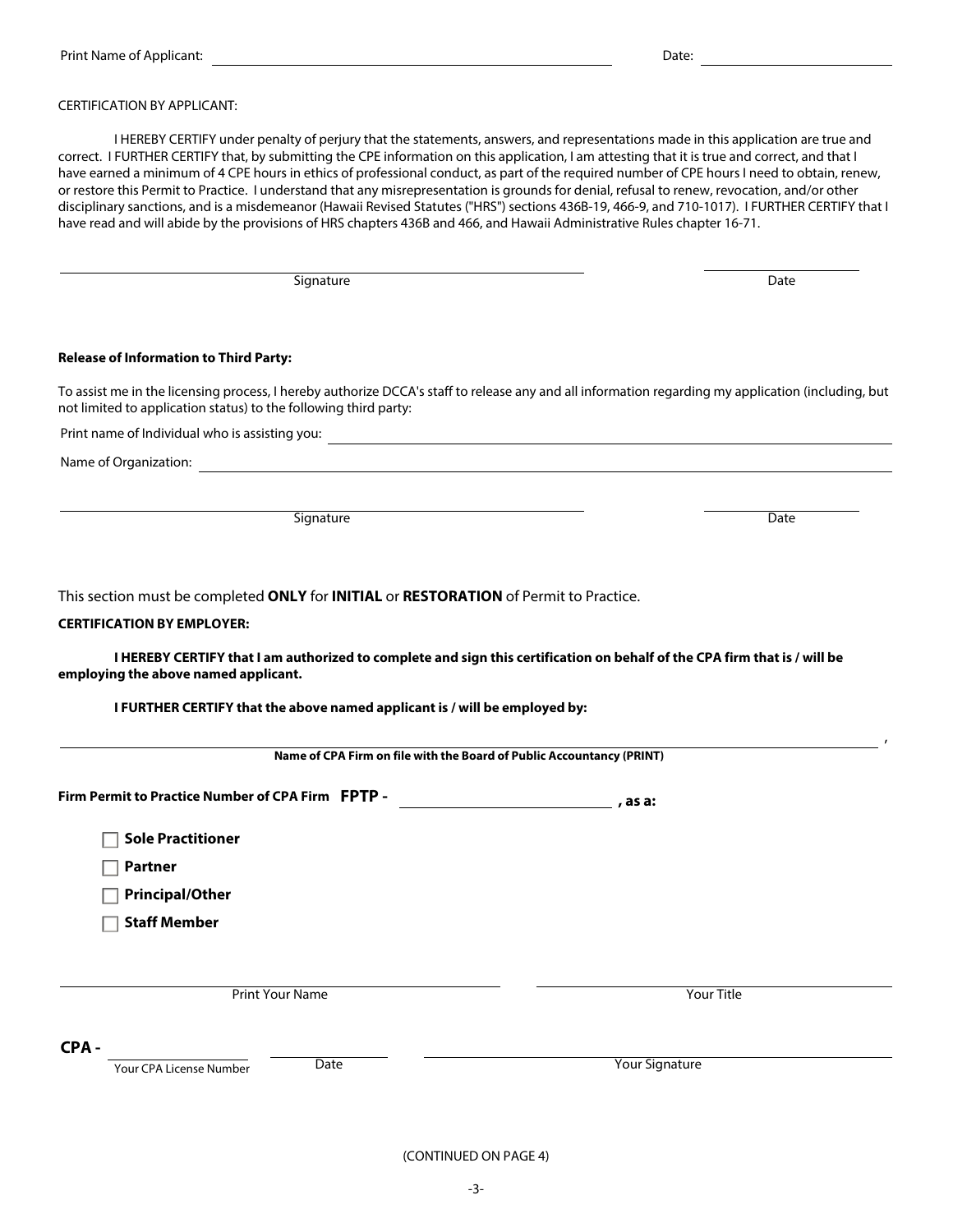# **CONTINUING PROFESSIONAL EDUCATION (CPE) COMPUTATION WORK SHEET FOR 20 - 20 PERMIT TO PRACTICE**

| 1. EXAMINATION CREDIT                                                                                                                                                                                                                                                                                                                   |              |  |                                                                 |  |             | <b>CPE</b><br><b>HOURS</b> |  |
|-----------------------------------------------------------------------------------------------------------------------------------------------------------------------------------------------------------------------------------------------------------------------------------------------------------------------------------------|--------------|--|-----------------------------------------------------------------|--|-------------|----------------------------|--|
| CPE CREDITS FOR PASSING UNIFORM CPA EXAM. DATE NOTIFIED OF PASSING EXAM:<br>If notified of passing exam within 2 years of the completion of this application, enter 80 hrs.<br>If notified of passing exam within 3 years of the completion of this application, enter 40 hrs.<br>IMPORTANT: Examination credit can only be taken once. |              |  |                                                                 |  |             | 1.                         |  |
|                                                                                                                                                                                                                                                                                                                                         |              |  |                                                                 |  |             |                            |  |
| 2. Carryover credits from the immediately preceding biennium. (Attach copy of the preceding biennium's                                                                                                                                                                                                                                  |              |  |                                                                 |  |             |                            |  |
| 3. List qualified CPE hours earned within the past twenty-four months. All information is REQUIRED.                                                                                                                                                                                                                                     |              |  |                                                                 |  |             |                            |  |
| <b>CPE</b><br>SPONSOR                                                                                                                                                                                                                                                                                                                   | <b>NASBA</b> |  | <b>HAWAII STATE</b><br>REGISTRY NO. OR BOARD REG. NO. CPE HOURS |  | <b>DATE</b> |                            |  |
| <b>Ethics/Professional Conduct CPE</b><br>Sponsor:                                                                                                                                                                                                                                                                                      |              |  |                                                                 |  |             |                            |  |
|                                                                                                                                                                                                                                                                                                                                         |              |  |                                                                 |  |             |                            |  |
|                                                                                                                                                                                                                                                                                                                                         |              |  |                                                                 |  |             |                            |  |
|                                                                                                                                                                                                                                                                                                                                         |              |  |                                                                 |  |             |                            |  |
|                                                                                                                                                                                                                                                                                                                                         |              |  |                                                                 |  |             |                            |  |
|                                                                                                                                                                                                                                                                                                                                         |              |  |                                                                 |  |             |                            |  |
|                                                                                                                                                                                                                                                                                                                                         |              |  |                                                                 |  |             |                            |  |
|                                                                                                                                                                                                                                                                                                                                         |              |  |                                                                 |  |             | 3.                         |  |
|                                                                                                                                                                                                                                                                                                                                         |              |  |                                                                 |  |             | 4.                         |  |
|                                                                                                                                                                                                                                                                                                                                         |              |  |                                                                 |  |             |                            |  |
| 6. Carryover hours for the next biennium (Maximum carryover: 40). Enter here and on PAGE 2                                                                                                                                                                                                                                              |              |  |                                                                 |  |             | 6.                         |  |

Any licensee who fails to earn and fails to attest that the licensee has earned 80 CPE hours will not be permitted to practice until these requirements have been met. A current CPA or PA license and Permit to Practice are required for an individual to hold himself/herself out to the public as a Certified Public Accountant or Public Accountant.

If you practice public accounting as a sole proprietor/sole practitioner, you are considered to be a CPA firm, and are required to hold a current and valid CPA license, a Permit to Practice, and a Firm Permit to Practice.

\*\*If you obtained your FIRST Permit to Practice during the immediately-preceding biennium, you may renew your Permit to Practice on a pro-rated basis dependent on the effective date of that initial Permit to Practice. The requirement on a pro-rated basis is 10 CPE hours per quarter. Please refer to the chart on page 5 to determine your CPE requirement.